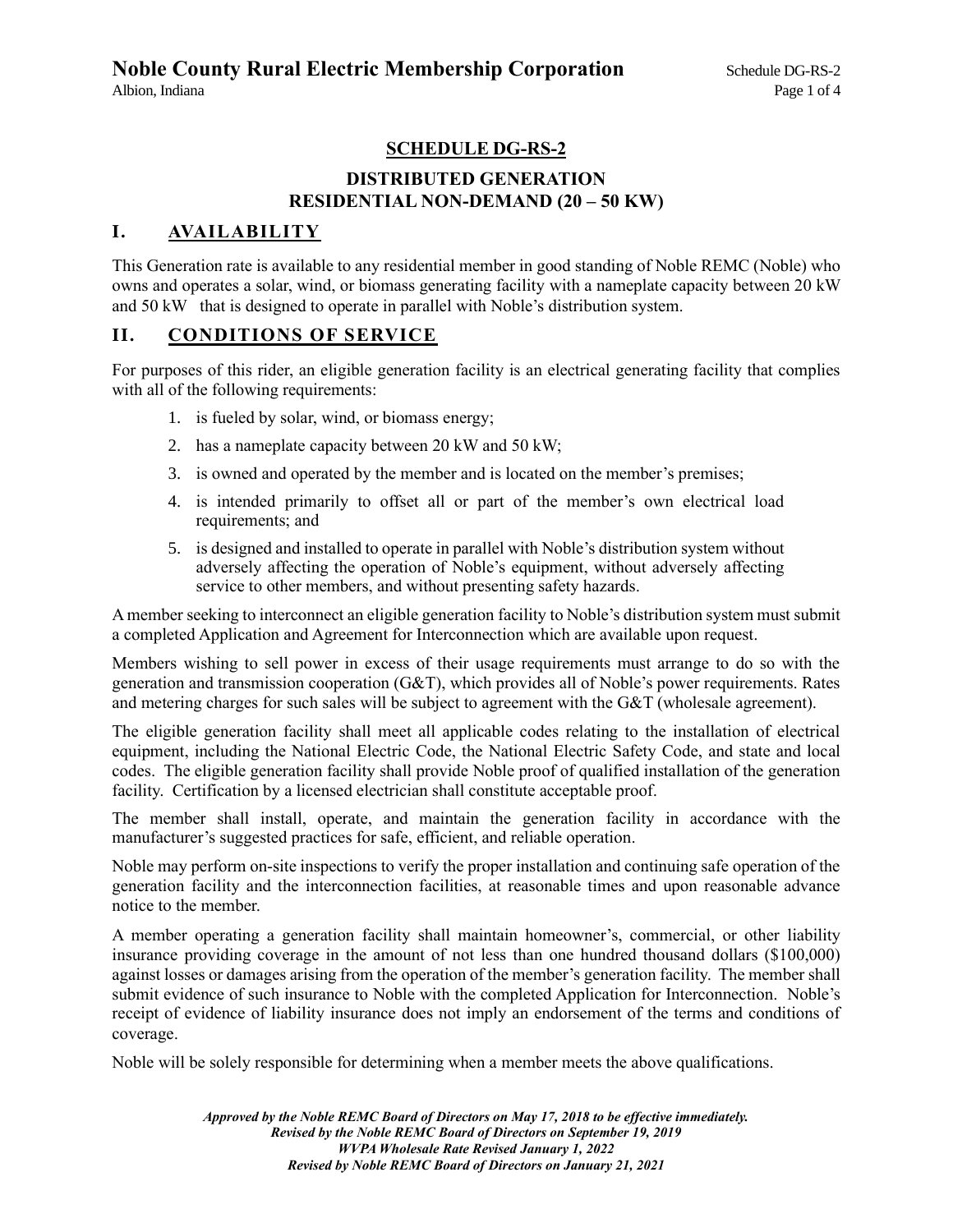# **Noble County Rural Electric Membership Corporation** Schedule DG-RS-2

# **III. CHARACTER OF SERVICE**

The type of service rendered under this rate schedule shall be single-phase, sixty (60) hertz, 120/240 volts, three-wire. Service under this rider may also be limited due to electric circuit and system capacities.

# **IV. TERM OF SERVICE**

So long as the member meets the conditions for service cited herein, service under this schedule may continue from the date the member enters into a contract with Noble until the member no longer wishes to operate the generation facility in parallel with Noble's distribution system or the schedule is withdrawn by action of Noble's Board of Directors. This schedule is subject to periodic review by Noble's Board of Directors and may change at their discretion.

# **V. INTERCONNECTION EQUIPMENT**

All generator interconnection equipment shall meet and be listed to UL standard 1741. The disconnect switch used to isolate the generator from Noble's system shall meet ANSI standard C37. The main circuit breaker between the generation facility and Noble's distribution system shall have adequate interrupting capability for the maximum expected short circuit duty and meet ANSI standard C37. Generation facilities not meeting these standards will not be approved to connect to Noble's system.

# **VI. MONTHLY CHARGES**

The total bill for service shall be the sum of the Fixed Monthly Charge, any applicable Facilities Charge, and the Energy Charge as shown below.

### **1. Fixed Monthly Charge (Rate 72)**

Charge per Service Location per Month \$57.50

### **2. Facilities Charge**

The member shall be assessed an additional monthly facility charge when Noble is required to install any equipment to accommodate the generation facility. The additional facility charge shall be based on one-twelfth (1/12) of Noble's annual fixed costs associated with the investment in facilities.

### **3. Energy Charge (Rate 71)**

The kWh charge shall be equal to Noble's average cost of wholesale power. This rate as of the effective date of this rider is shown below:

All kWh  $$0.0764$  per kWh

The member's generation output shall be netted against its consumption on a clock hour basis. The sum of all hours where the member's generated energy output is greater than its consumption shall be considered delivered to the G&T and subject to the terms of the wholesale agreement. The sum of all hours where the member's energy consumption exceeds its generation output shall be considered kilowatt-hours (kWh) energy delivered to the member and subject to the kWh charge.

### **4. Power Cost Adjustment**

This adjustment applies to energy sold by Noble. Refer to Appendix PCA.

*Approved by the Noble REMC Board of Directors on May 17, 2018 to be effective immediately. Revised by the Noble REMC Board of Directors on September 19, 2019 WVPA Wholesale Rate Revised January 1, 2022 Revised by Noble REMC Board of Directors on January 21, 2021*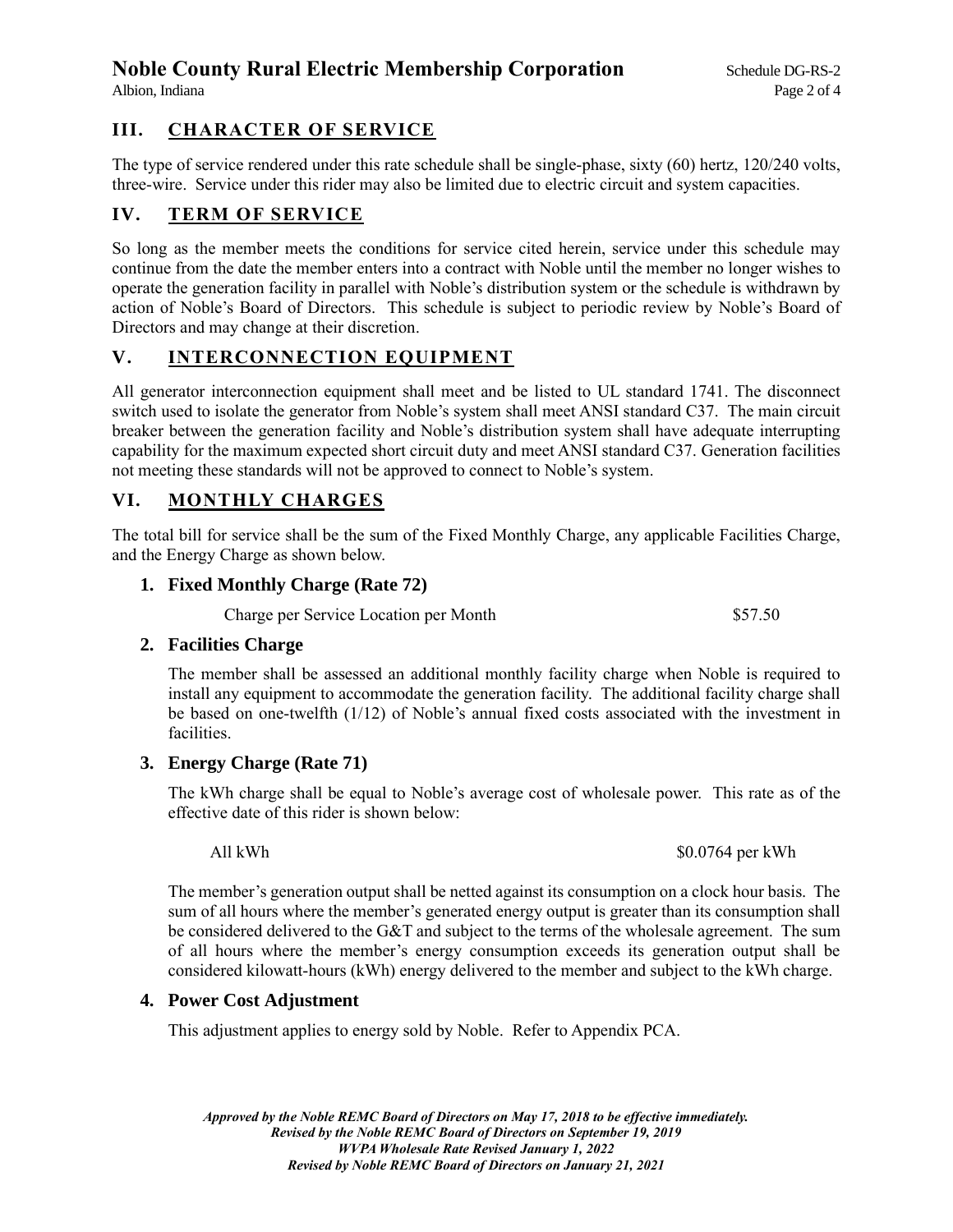# **Noble County Rural Electric Membership Corporation** Schedule DG-RS-2

# **VII. METERING**

Noble shall install or cause to be installed metering equipment that is capable of recording bi-directional energy flows on an hourly basis as necessary to administer this rate.

## **VIII. CONNECTION AND DISCONNECTION**

The Interconnection Application and Agreement must be executed by both parties prior to the generation facility being connected to Noble's system.

In order to isolate the generation facility from Noble's distribution system, the member shall install an outdoor, visible, lockable disconnect switch. This disconnect switch shall be accessible to Noble personnel at all times and located at or within 10 feet of the electric service meter location. The disconnect switch shall meet ANSI standard C37 and shall be lockable in the open or off position. In accordance with provisions of the NEC, a permanent, weatherproof sign shall be provided by the member. It shall be securely affixed on or immediately adjacent to the disconnect switch. The sign shall be clearly marked, "Generator Disconnect Switch", with permanent  $\frac{3}{4}$  inch letters or larger. If the installation has more than one disconnect switch, each disconnect switch must be identified with its function.

Noble may require that the facility be temporarily curtailed or interrupted in order for Noble to construct, install, maintain, repair, replace, or inspect any of its equipment or any part of its distribution system. Noble will strive to provide the member reasonable notice of interruption. In any such event, Noble shall not be obligated to accept any energy from the member. Noble will take reasonable steps to minimize the number and duration of such interruptions.

Noble may, at its own discretion, isolate or disconnect any generation facility if it has reason to believe that continued interconnection creates or contributes to a system emergency. System emergencies include, but not are limited to, a disruption of service to another member, a substantial deviation from a normal service standard, or an endangerment to life or property.

# **IX. SYSTEM LIMITATIONS**

In order to help maintain proper utility voltages, to not overload distribution equipment, and to prevent improper operation of equipment, the following limitations and constraints are imposed on generation facilities:

- 1. The total nameplate capacity of all of the existing and proposed generation does not exceed 25% of the radial distribution circuit peak load and that total is also less than the radial distribution circuit minimum load.
- 2. The proposed generator's nameplate capacity does not exceed 15% of the annual peak load for the line section with which it will interconnect. A line section is defined as that section of the distribution system between two sectionalizing devices.
- 3. The proposed generator does not contribute more than 10% to the distribution circuit's maximum fault current at the point of the nearest interconnection with Noble's primary distribution voltage.
- 4. The proposed generator's nameplate capacity, in aggregate with all of the other generators on the distribution circuit, will not cause any distribution protective devices to exceed 85% of their short circuit interrupting capability.

Any generation exceeding the above limitations and constraints will not be allowed to interconnect to Noble's distribution system. With regards to system capacity limitations and constraints, generation projects will be evaluated on a first-come, first-served basis. Any modifications to Noble's distribution system required for the interconnection of a generation facility are at the expense of the member.